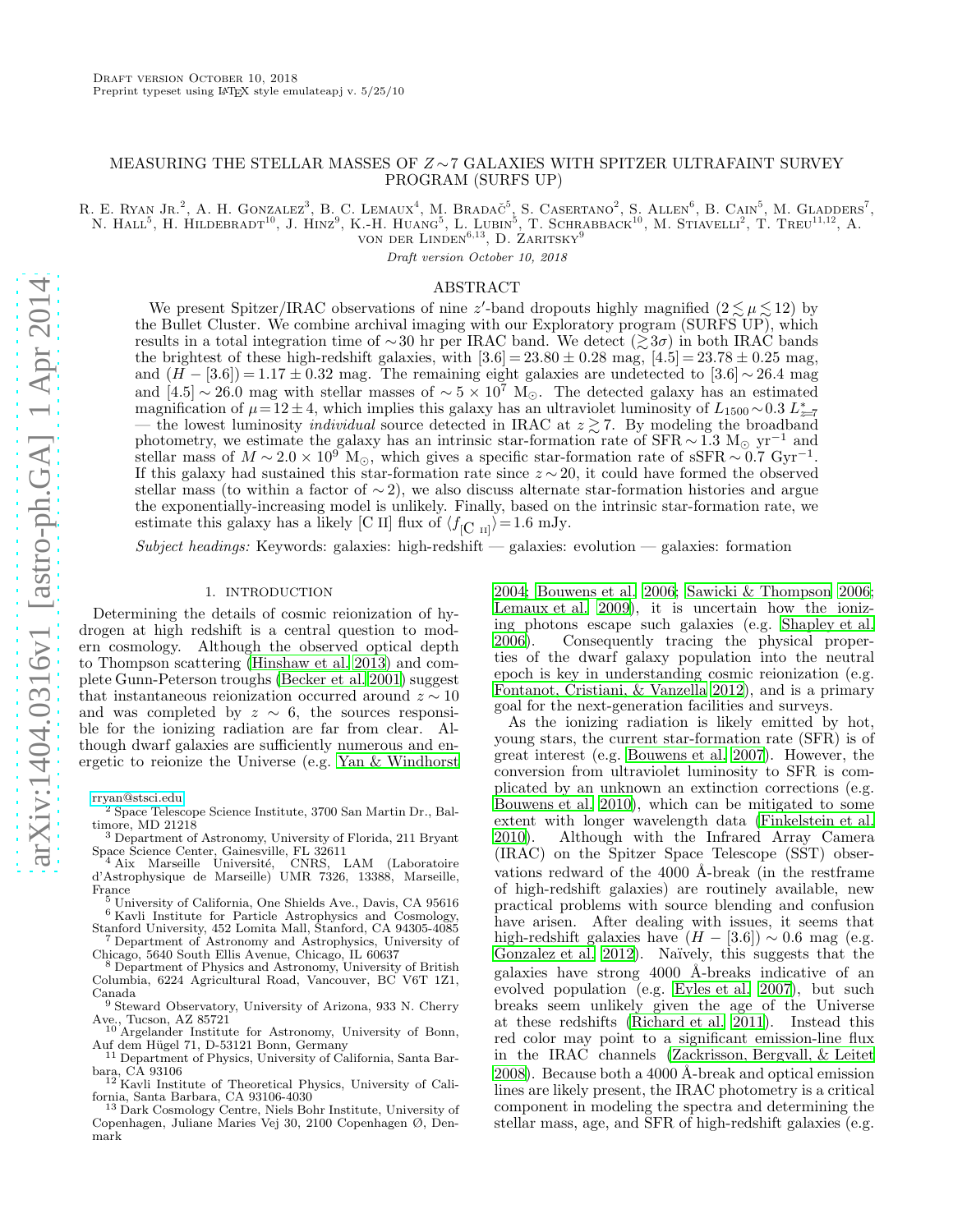[Papovich & Bell 2002](#page-5-5)).

Many of the previous interpretations of the IRAC data of  $z \gtrsim 7$  galaxies come from *stacking* fluxes of otherwise undetected, individual galaxies (e.g. Labbé et al. 2010a; [Gonzalez et al. 2012;](#page-4-8) Labbé et al. 2012). In such analyses, one selects objects of comparable properties (such as H-band magnitude), and combines the IRAC data to build up the "average" signal, effectively simulating deeper data. Despite the merits, this approach has three short-comings: First, extreme or exotic objects, which may challenge existing models or skew averages, may be excluded. Second, this method implicitly assumes that one obtains a homogeneous sample of galaxies by selecting on the  $H$ -band flux. However in the case of  $H$ -band flux, this is not guaranteed since this restframe wavelength is sensitive to both present star formation and extinction. Therefore these stacked samples are essentially selected on a combination of SFR and dust extinction, which complicates the interpretation of their "average" stellar populations. Finally, narrow emission lines can be smeared out by stacking galaxies of unknown (or imprecise) redshifts, which complicates the assessment of their ionizing budget. In contrast to stacking, one can use massive clusters of galaxies as cosmic telescopes and magnify background objects, which makes it possible to study intrinsically fainter individual objects for the same exposure time. Indeed this approach is quickly becoming a key tool in the study of high-redshift galaxies with the implementation of the Hubble Space Telescope (HST) Frontier Fields program  $(HFF)^{13}$  $(HFF)^{13}$  $(HFF)^{13}$ .

In this paper, we present the first results from the Spitzer UltRaFaint SUrvey: SURFS UP, a Spitzer Exploratory Program (PropID: 90009; PI: M. Bradač) approved in Cycle 9 during the Warm Mission [\(Bradaˇc et al. 2014](#page-4-12)). This program adds ∼ 25 hr in both IRAC channels to the existing ∼5 hr for 10 stronglensing galaxy clusters at  $0.3 \le z \le 0.7$ . Six of these clusters are part of the Cluster Lensing and Supernova Survey with Hubble program (CLASH; [Postman et al.](#page-5-6) [2012\)](#page-5-6), two are scheduled for Year 2 of the HFF (MACS J0717.5+3745 and MACS J1149.5+2223), and six are planned for the Grism Lens-Amplified Survey from Space  $\overline{G}(GLASS; PI: True)$ . Here we discuss  $z'$ -band dropouts lensed by the Bullet Cluster and identified by [Hall et al.](#page-4-13) [\(2012\)](#page-4-13). This paper is organized as follows: in section [2](#page-1-1) we discuss the SST/IRAC data, in section [3](#page-1-2) we describe our photometry and treatment of deblending, in section [4](#page-2-0) we present the SED modeling, and in section [5](#page-3-0) we give concluding remarks with comments for future work. We quote all magnitudes in the AB system and adopt a  $\Lambda$ CDM concordance cosmology ( $\Omega_0 = 0.3$ ,  $\Omega_\Lambda = 0.7$ , and  $H_0 = 70 \text{ km s}^{-1} \text{ Mpc}^{-1}.$ 

## 2. OBSERVATIONS

<span id="page-1-1"></span>The SST/IRAC observations for the Bullet Cluster were taken as part of three programs (proposal IDs: 3550, 60034, 90009), with  $\gtrsim 70\%$  coming from *SURFS UP*. A thorough description of the data reduction and survey strategy is discussed by Bradač et al. (2014), but here we give important details. We generate mosaics using the mopex software from the corrected-basic calibrated

<span id="page-1-0"></span><sup>13</sup> http://www.stsci.edu/hst/campaigns/frontierfields/HDFI SWGReport2012.pdf

data (cBCD) after applying additional mitigation measures (see Bradač et al. 2014). There are 277 frames, which we drizzled to an output scale of  $0''60$  pix<sup>-1</sup> yielding an integration time of  $\geq 110$  ks per pixel in the regions near the Hall et al.  $(2012)$  z'-dropouts. We astrometrically matched these mosaics to the F160W images from Wide-Field Camera 3 (WFC3) on the Hubble Space Telescope (HST).

In addition to these IRAC and existing HST data, the Bullet Cluster was also observed by the Very Large Telescope (VLT) for 3.75 hr with the HAWK-I imager in the  $K_s$ -band (Clément et al. 2012). Although these data have good seeing  $( \sim 0.^{\prime\prime}45)$ , none of the [Hall et al.](#page-4-13) [\(2012\)](#page-4-13) candidates are detected. Instead we derive  $1\sigma$ upper limits from the recovery rate of artificial pointsources placed near the positions of the [Hall et al. \(2012](#page-4-13)) sources.

#### 3. PHOTOMETRY

<span id="page-1-2"></span>Given the dense cluster environment, many of the sources from [Hall et al. \(2012\)](#page-4-13) are blended with neighboring objects, which precludes the use of simple aperture photometry, therefore we use PyGFIT [\(Mancone et al. 2013\)](#page-4-15). We start by using GALFIT  $( Peng et al. 2002)$  to model all objects (with Sérsic or point-source profiles) for all objects detected in HST/WFC3 F160W data near the dropouts. Taking these models as input templates, we extract photometry from the IRAC 3.6  $\mu$ m and 4.5  $\mu$ m data. These H-band estimates are taken as the initial conditions for PyGFIT, which convolves parametric templates with a point-spread function (PSF) and simultaneously fits for fluxes of all the sources in the region of interest. We adopt the empirical PSFs presented by Bradač et al. [\(2014\)](#page-4-12) generated by a stack of  $\sim 100$  point sources in the field. We allow small shifts in the source coordinates to account for any residual astrometric offsets. As a final note, the photometry presented by [Hall et al. \(2012](#page-4-13)) were extrapolated to infinity assuming a model PSF.

To estimate the flux uncertainties from the GALFIT modeling, we run simulations in which we randomly insert point sources into the image (all dropouts are unresolved in IRAC) and compute the scatter in the output fluxes as a function of source brightness. From the modeling and simulations, we derive best fit fluxes and uncertainties for all sources from [Hall et al. \(2012](#page-4-13)) except for source 5, which lies at the edge of the HST field of view and in IRAC is blended with a source outside the HST footprint. We omit this galaxy in all subsequent analyses. In Table [1,](#page-2-1) we present our IRAC photometry. None of the dropouts are sufficiently close in the IRAC images to brighter sources that confusion precludes recovery of the photometry. From this image modeling, we find that only candidate 3 from [Hall et al. \(2012\)](#page-4-13) is robustly detected — it is detected in both warm-mission bands (see Figure [1\)](#page-2-2). Whereas candidate 10, which was spectroscopically confirmed to be at  $z = 6.740$  (Bradač et al. 2012), is not detected in either IRAC band. For the eight undetected objects, we estimate upper limits for the IRAC fluxes by computing the RMS in a 3<sup>"</sup> (radius) aperture on the sky after "cleaning" the foreground objects. Our  $1\sigma$  upper limits are typically  $[3.6] \leq 26.4$  mag and  $[4.5] \leq 26.0$  mag (see Table [1\)](#page-2-1), and are not highly sensitive to the aperture size. These limits are consistent with the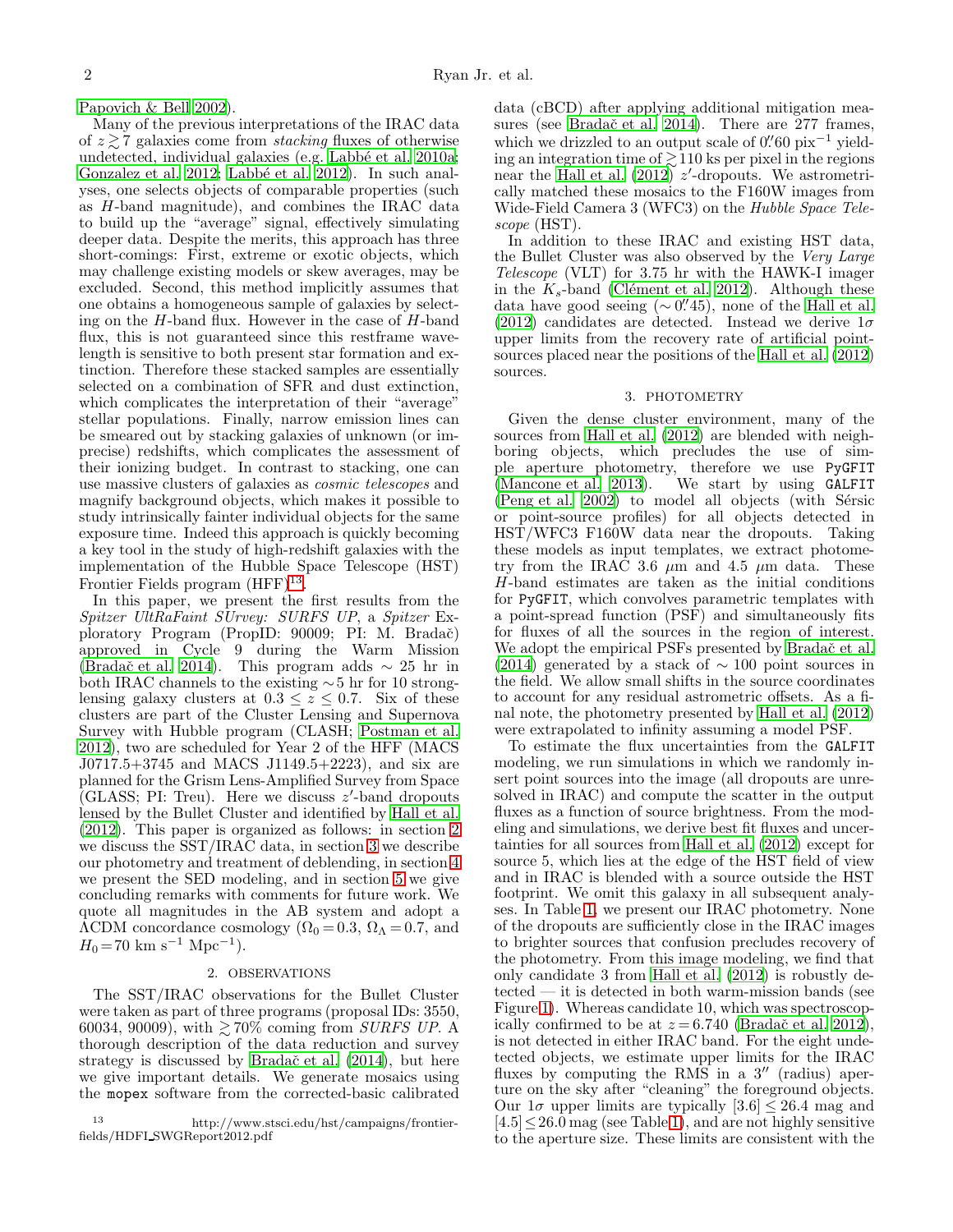<span id="page-2-1"></span>

| galaxy         | RA<br>⁄h m s\ | Dec<br>(0111)   | $\mu$          | F160W<br>(mag)   | [3.6]<br>(mag) | [4.5]<br>(mag) |
|----------------|---------------|-----------------|----------------|------------------|----------------|----------------|
|                | 06 58 37.13   | $-555828.070$   | $4.3 \pm 0.20$ | $26.77 + 0.23$   | >26.7          | >26.3          |
| $\overline{2}$ | 06 58 37.26   | $-5555818.844$  | $6.5 + 0.50$   | $26.97 + 0.23$   | >26.5          | >26.2          |
| 3              | 06 58 40.17   | $-5555805041$   | $12 + 4.00$    | $24.97 + 0.16$   | $23.80 + 0.28$ | $23.78 + 0.25$ |
| 4              | 06 58 39.30   | $-55543.687$    | $2.8 \pm 0.08$ | $26.37 \pm 0.22$ | >26.5          | >26.1          |
| 5              | 06 58 32.25   | $-555842.971$   | $2.1 + 0.03$   | $25.91 + 0.22$   | $\cdots$       | $\cdots$       |
| 6              | 06 58 29.87   | $-555703.834$   | $10. + 2.00$   | $25.85 + 0.19$   | >26.4          | >26.1          |
|                | 06 58 34.33   | $-55$ 57 53.122 | $5.2 + 0.50$   | $25.81 \pm 0.26$ | >26.6          | >26.2          |
| 8              | 06 58 34.92   | $-55529.381$    | $3.1 \pm 0.10$ | $25.89 + 0.21$   | >26.6          | >26.2          |
| 9              | 06 58 31.81   | $-55$ 57 49.550 | $4.3 \pm 0.30$ | $26.00 + 0.16$   | >26.6          | >26.2          |
| 10             | 06 58 31.24   | $-555813.735$   | $3.0 \pm 0.20$ | $26.37 \pm 0.16$ | >25.8          | >24.5          |

TABLE 1 Observed Properties

–The upper limits for [3.6] and [4.5] are  $1\sigma$ .

<sup>†</sup>These quantities have *not* been corrected for the magnification  $(\mu)$ .



<span id="page-2-2"></span>FIG. 1.— HST and SST imaging. Here we show the eight images for candidate 3 from [Hall et al. \(2012](#page-4-13)). Each stamp is 10" on a side and north-up and east-left. The top row shows the nondetections from HST in F606W, F775W, F814W, and F850LP, respectively. The bottom row shows the dections from HST and SST in F110W, F160W, [3.6], and [4.5], respectively. This object is robustly detected in both IRAC bands and reasonably isolated from any neighboring object.

exposure-time calculator estimates [Bradaˇc et al. \(2014](#page-4-12)) and only account for the sky noise in the vicinity of the dropouts. Therefore these limits are ∼1 mag deeper than the artificial source tests, which additionally include uncertainties associated with confusion, blending, and overlapping sources.

# <span id="page-2-0"></span>4. SED MODELING AND PHOTOMETRIC REDSHIFTS

For each candidate, we fit the combined nine-band photometry from HST, VLT, and SST using Le Phare [\(Ilbert et al. 2006,](#page-4-17) [2009](#page-4-18)). We use 27 stellar population synthesis models generated using [Bruzual & Charlot](#page-4-19) [\(2003,](#page-4-19) hereafter BC03) models at 58 ages that range from  $0.1 - 13.5$  Gyr and exclude ages greater than the age of the Universe<sup>[14](#page-2-3)</sup>. These BC03 models use a [Chabrier](#page-4-20) [\(2003\)](#page-4-20) initial mass function (IMF) with metallicities of  $Z = (0.02-1) Z_{\odot}$  and are characterized by exponentiallydeclining star-formation histories (SFHs) with timescales of  $\tau = 0.1 - 30$  Gyr. We adopt the [Calzetti et al.](#page-4-21) [\(2000\)](#page-4-21) reddening law with  $0 \leq E(B-V) \leq 0.5$ . In addition, Le Phare adds nebular emission lines to the BC03 templates using a direct translation between the dust-corrected ultraviolet (UV) luminosity at rest-frame 2300 Å and the [O II]  $\lambda$ 3727 Å feature, which is subsequently used to derive the strength of other rest-frame



<span id="page-2-4"></span>Fig. 2.— SED fit for candidate 3. Here the red points show the observed photometry from HST/VLT/SST (the upper limits are  $1\sigma$ ), and the black line is the best-fit model from Le Phare (including emission lines [Ilbert et al. 2009\)](#page-4-18). On the right vertical axis, we show the *intrinsic* apparent magnitudes  $(m_{inst} = m_{obs} + 2.5 \log \mu)$ to demonstrate the effect of the lensing. The horizontal error bars represent the FWHM and the points are placed at the mean wavelength of each band. For this object, we obtain a photometric redshift of  $z = 6.8^{+0.12}_{-0.10}$  which gives an FUV luminosity of  $L_{1500} \sim 0.3$   $L_{z=7}^{*}$ , the lowest-luminosity source at  $z \gtrsim 6$  yet detected by SST/IRAC. Constraining the SFR of such low-luminosity galaxies is critical in establishing the ionizing flux budget.

UV/optical emission features using average intrinsic ratios (see [Ilbert et al. 2009\)](#page-4-18). Le Phare estimates the current SFR from dust-corrected UV luminosity and standard relations [\(Kennicutt 1998](#page-4-22)). To estimate parameter uncertainties, we add Gaussian noise to each photometric point for each galaxy, re-fit with Le Phare, and compute the RMS of best-fit parameters. In Table [2,](#page-3-1) we present the best-fit SED parameters for the Hall et al.  $(2012)$   $z'$ dropouts and show the SED fit for the IRAC-detected object in Figure [2.](#page-2-4)

In Figure  $\tilde{3}$  we show the distribution of SED parameters for the object 3, which was detected in both IRAC channels. The open and shaded histograms show the results with and without the inclusion of the IRAC data, respectively. The rest-frame optical data help markedly in constraining the age and stellar mass, whereas they have less effect on the redshift or the precision of the SFR rate. This is not surprising because much of the redshift information is encapsulated in the observed Lyman break between the  $z'$ - and J-bands, whereas the age and stel-

<span id="page-2-3"></span><sup>&</sup>lt;sup>14</sup> At  $z \sim 7$  the age of the Universe is ∼760 Myr.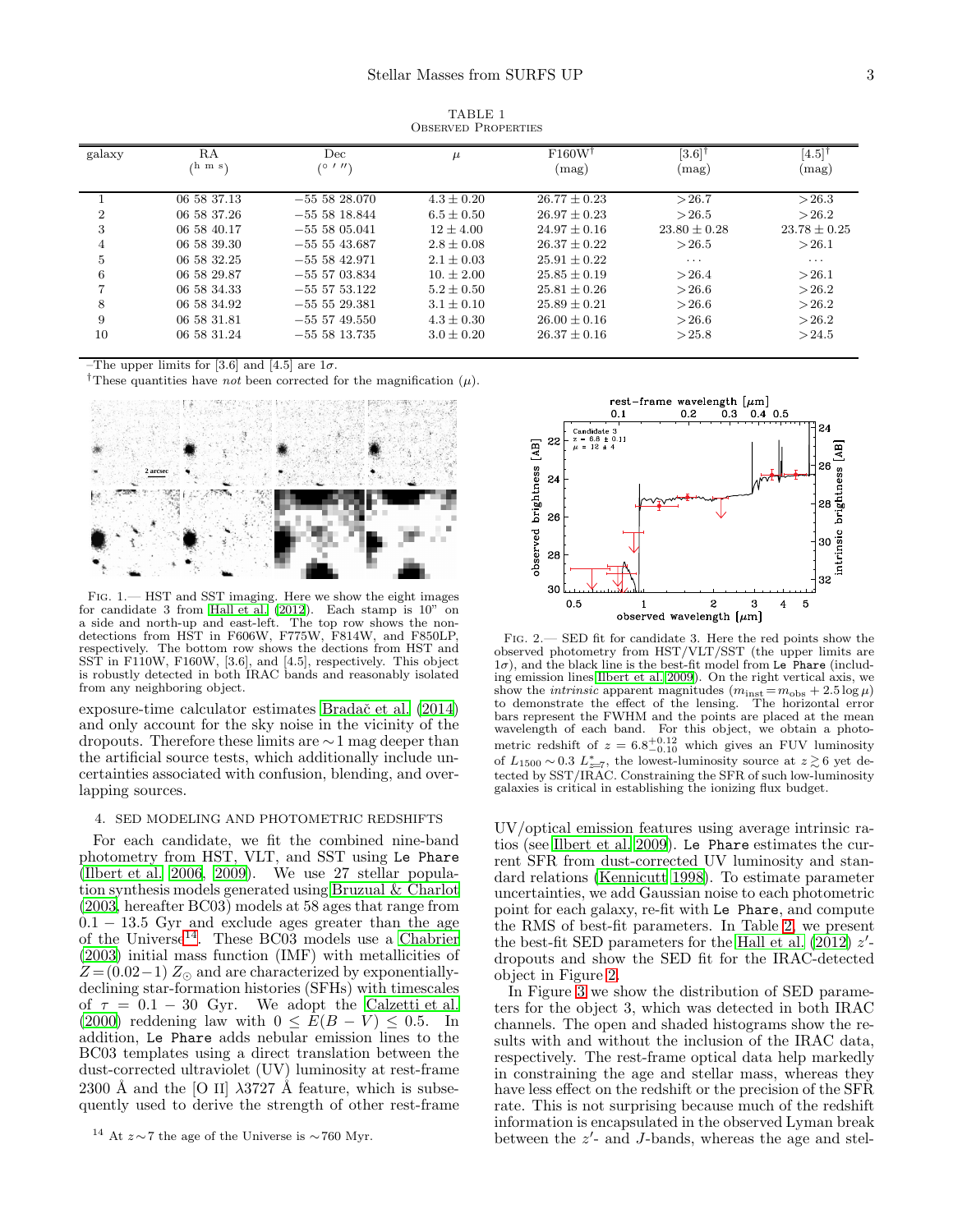TABLE 2 Stellar Population Results

<span id="page-3-1"></span>

| gal    | $\overline{z}$                           | $\log t$                                | $\log M^{\dagger}$               | $\log$ SFR <sup>†</sup>            | $E_{B-V}$                              |
|--------|------------------------------------------|-----------------------------------------|----------------------------------|------------------------------------|----------------------------------------|
|        |                                          | (yr)                                    | (M <sub>o</sub> )                | $(M_{\odot} \text{ yr}^{-1})$      | (mag)                                  |
|        |                                          |                                         |                                  |                                    |                                        |
| 1      | $6.5^{+0.30}_{-0.20}$                    | $7.\overline{6^{+0.55}_{-0.58}}$        | $7.9^{+0.20}_{-0.28}$            | $0.24^{+0.34}_{-0.34}$             | $0.10^{+0.1}_{-0.1}$                   |
| 2      | $6.4^{+0.17}_{-0.27}$                    | $7.7^{+0.81}_{-0.22}$<br>$-0.68$        | $7.7^{+0.33}_{-0.62}$            | $-0.10^{+0.62}_{-0.34}$            | $0.0^{+0.2}_{-0.0}$                    |
| 3      | $6.8^{+\check{0}.\tilde{1}2}$<br>$-0.10$ | $8.8^{+0.10}_{-0.20}$                   | $9.3^{+0.11}_{-0.23}$            | $0.12^{+0.31}_{-0.28}$             | $0.0^{+0.4}_{-0.0}$                    |
| 4      | $7.9^{+0.065}_{-0.87}$                   | $7.5^{+0.38}_{-0.46}$                   | $8.1^{+0.19}_{-0.23}$            | $0.56^{+0.41}_{-0.21}$             | $0.0^{+0.1}_{-0.0}$                    |
| 5      |                                          |                                         | omitted from this                | analysis                           |                                        |
| 6      | $7.1^{+0.75}_{-0.10}$                    | $7.0^{+0.72}_{-0.00}$                   | $7.3^{+0.065}_{-0.06}$           | $0.22^{+0.054}_{-0.08}$            | $0.0^{+0.1}_{-0.0}$                    |
| 7      | $7.0^{+\check{1}.\check{0}}$<br>$-0.10$  | $7.0^{+0.89}_{-0.02}$<br>$-0.00$        | $7.4^{+0.041}_{-0.06}$           | $0.43^{+0.041}_{-0.02}$<br>$-0.08$ | $0.0^{+\check{0}.\check{1}}$<br>$-0.0$ |
| 8      | $6.9^{+\check{1},\check{1}}$<br>$-0.40$  | $7.0^{+\check{1}.\check{0}}$<br>$-0.00$ | $7.7^{+0.16}_{-0.22}$<br>$-0.08$ | $0.61^{+0.077}_{-0.12}$<br>$-0.12$ | $0.0^{+\check{0}.\check{1}}$<br>$-0.0$ |
| 9      | $7.8^{+0.17}_{-0.58}$                    | $7.0^{+0.38}_{-0.00}$                   | $7.6^{+0.13}_{-0.06}$            | $0.52^{+0.076}_{-0.12}$            | $0.0^{+0.1}$<br>$-0.0$                 |
| $10^*$ | $6.740*$                                 | $7.7^{+0.65}_{-0.63}$                   | $8.1^{+0.55}_{-0.51}$            | $0.43^{+0.26}_{-0.19}$             | $0.0^{+0.3}_{-0.0}$                    |

The SFRs presented here was derived with Le Phare, and is similar to the calculation discussed in § [5.](#page-3-0)

<sup>∗</sup>For this object, the redshift was fixed to the spectroscopic value (Bradač et al. 2012).

<sup>†</sup>These quantities have been corrected for the magnification  $(\mu,$ see Table [1\)](#page-2-1).



<span id="page-3-2"></span>Fig. 3.— Stellar population parameters for candidate 3. To estimate the uncertainty on these parameters, we use a simple Monte Carlo simulation where we fit each galaxy 1000 times with the fluxes tweaked by their uncertainties. The open histogram shows results for the nine-band photometry from HST/VLT/SST. To illustrate the importance of the IRAC data in modeling these galaxies, we show the results without the IRAC data (shaded histogram, we slightly offset the shaded histograms for clarity). The redshift is robust to the exclusion of the IRAC data, whereas the SFR is 2 times higher without IRAC and stellar mass is almost completely uncertain.

lar mass depend critically on the 4000 Å break and the rest-frame optical data. Finally, it is becoming widely accepted that optical emission lines (H $\beta$ , [O III], H $\alpha$ ) contribute a significant flux to the IRAC bands. However, object 3 seems to be a unique redshift where the additional flux from  $H\beta$  and [O III] is offset by a slightly lower continuum, giving a fairly "neutral" IRAC color. Using a set of fixed equivalent widths:  $EW_{rest}(H\beta,[O~III],H\alpha) =$  $(105, 670, 300)$  Å, Gonzalez et al.  $(2012)$  show that emission lines contribute little to the observed  $([3.6] - [4.5])$ color. Therefore the equivalent widths of these emission lines in object 3 are likely no larger than the [Gonzalez et al. \(2012\)](#page-4-8) assumptions.

### 5. DISCUSSION

<span id="page-3-0"></span>We have presented the first results from SURFS UP<sup>[15](#page-3-3)</sup>, a Spitzer Exploration Program to image 10 stronglensing clusters to ∼100 ks depth per channel. We have definitively detected one of the  $10\ z'$ -band dropouts identified by [Hall et al. \(2012](#page-4-13)). This galaxy is highly magnified by the Bullet Cluster  $(\mu = 12 \pm 4)$  with an apparent magnitude of  $J = 25.43 \pm 0.22$  mag, which gives a far-UV luminosity of  $M_{1500} = -18.9 \pm 0.42$  mag (accounting for both the photometric and magnification uncertainty). Therefore this galaxy has  $L_{1500} \sim 0.3 L^*$  (taking  $M_{1500}^{*} = -20.14$  mag from [Bouwens et al. 2011\)](#page-4-23), and is the only *individual* dwarf galaxy at  $z \gtrsim 7$  detected so far by IRAC (c.f. Yan et al.  $2012$ ; Labbé et al. 2012). This is the first direct detection of the kind of galaxy likely responsible for the cosmic reionization. From the SED modeling we infer a specific star-formation rate (sSFR) of sSFR  $\sim 0.7 \text{ Gyr}^{-1}$ , which is lower than comparable galaxies (e.g. [Zheng et al. 2012](#page-5-9); [Zitrin et al. 2012\)](#page-5-10) or at low redshift (e.g. [Noeske et al. 2007\)](#page-5-11). In contrast, the remaining eight galaxies have  $\langle sSFR \rangle \sim 50 \text{ Gyr}^{-1}$ , similar to Lyman-break galaxies (LBGs) at z ∼ 5 [\(Hathi et al.](#page-4-24) [2012\)](#page-4-24), suggesting that this detected object may be an unusual member of the high-redshift galaxy population.

It is intriguing to consider the SFHs that could yield a substantial stellar mass  $(M_* \sim 2^{+0.6}_{-0.9} \times 10^9$  M<sub>☉</sub>) at this early epoch. The two inferences of stellar mass and SFR essentially constrain the integral and current value of the SFH, respectively. Assuming that galaxies begin to form around  $z_{\text{form}} \sim 20$ , then this galaxy must have acquired the observed stellar mass in  $\lesssim 650$  Myr<sup>[16](#page-3-4)</sup>. If it had constantly formed stars at the measured rate over this time, then it would have built up a stellar mass of  $8.4 \times 10^8$  M<sub> $\odot$ </sub>. Although this constant SFR model is roughly consistent with the derived mass ( $\sim 1.5 \sigma$ ), it suggests that the SFR could not have been lower in the past without some corresponding period of increased star formation. Of course it is impossible to distinguish between a smooth, multi-component SFH (e.g. [Lee et al. 2010](#page-4-25); [Behroozi, Wechsler, & Conroy 2013;](#page-4-26) [Pacifici et al. 2013](#page-5-12)) from a stochastic history punctuated by intense bursts. But, it does imply that the exponentially-increasing model [\(Maraston et al. 2010\)](#page-5-13) can be ruled out, given its substantial stellar mass, modest SFR, and high redshift. If the actual formation redshift were lower than our conservative assumption, then the argument becomes stronger as the constant star-formation scenario cannot create enough mass by  $z \sim 7$ .

In the above we tacitly assumed that the stellar mass was created in situ, and that it had not experienced any type of merger. Although mergers would bring in stellar mass (and possibly enhance the star formation), they are not on frequent enough to change the mass significantly [\(Hopkins et al. 2010\)](#page-4-27). Using their merger rate calculator, we estimate that a galaxy with a stellar mass of  $2 \times 10^9$  M<sub>☉</sub> will have an average major merger rate of ~0.9 mergers Gyr<sup>-1</sup>. In the  $600 - 700$  Myr available to this galaxy (the range reflects the  $\pm 3\sigma$  uncertainty on

<span id="page-3-4"></span><span id="page-3-3"></span><sup>15</sup> http://www.physics.ucdavis.edu/∼marusa/SurfsUp.html

<sup>16</sup> Although we estimate the age in Table [2,](#page-3-1) this age is predicated on an exponentially-declining SFH. To avoid circularity in the argument, we instead adopt a conservative estimate for the formation redshift.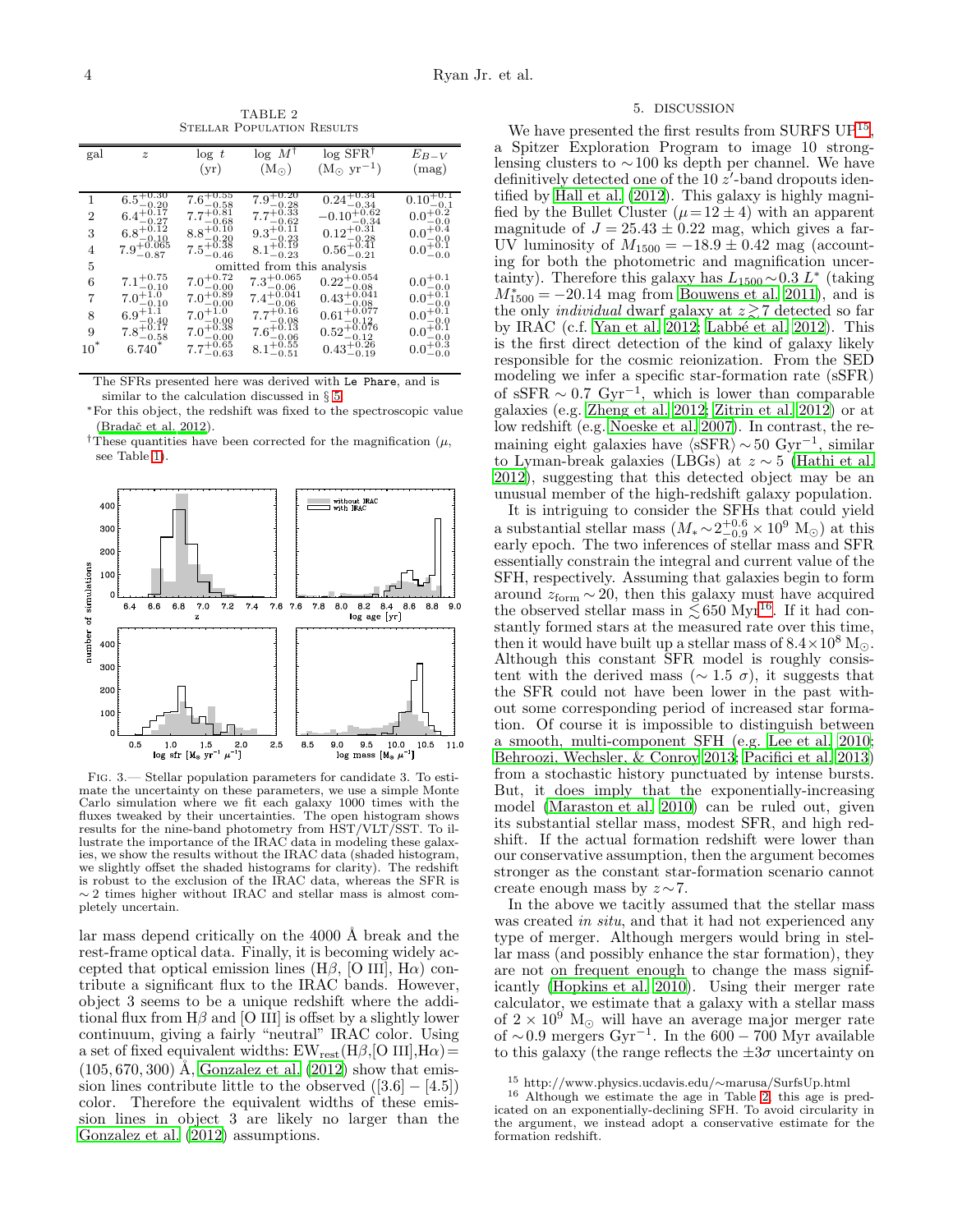the photometric redshift), there are only 0.5−0.7 mergers of mass ratio  $0.25 < m_1/m_2 < 1$ . Even if major mergers contributed to the observed stellar mass of this galaxy, this scenario raises the question of how two progenitors with stellar masses of  $\overline{M}_* \sim 10^9$   $M_{\odot}$  formed — the one galaxy is puzzling enough. While this galaxy may have had an exceptionally high merger rate, the major merger scenario seems unlikely, which leaves minor mergers or gradual accretion/inflow a possibility. Certainly gas inflow is an early prediction for the formation of the earliest galaxies (e.g. [Larson 1972\)](#page-4-28) and has even been observed in low-redshift star-forming galaxies [\(Rubin et al. 2012\)](#page-5-14). Our broadband data are insensitive to the observational signatures of inflow (such as redshifted resonance lines; [Martin et al. 2012\)](#page-5-15), but it possible with the The James Webb Space Telescope.

We estimate this galaxy has an observed SFR =  $16^{+16}_{-8} \mu^{-1}$  M<sub>☉</sub> yr<sup>-1</sup>, and is a prime candidate for follow-up with the Atacama Large Millimeter Array (ALMA). Like the far-ultraviolet (FUV), the far-infrared (FIR) has many useful SFR indicators, particularly the [C II]  $\lambda$ 157.7  $\mu$ m emission line and thermal continuum from warm dust. To predict the [C II] flux, we use the SFR estimated in Section [4](#page-2-0) and calibrations from [de Looze et al. \(2011](#page-4-29)), to predict an integrated line flux of  $F_{\rm [C \ II]} \sim 10^{-17}$  erg s<sup>-1</sup> cm<sup>-2</sup>. If we assume a Gaussian line profile (of width  $\Delta v = 100$  km s<sup>-1</sup>), the SFR gives an average flux density of  $\langle f_{\rm [C \ II]} \rangle = 1.6 \text{ mJy.}$  Because our SED models imply a small amount of dust (see Table [2\)](#page-3-1) and recent chemical evolution models find a sufficient amount of dust can be produced by  $z \sim 6$ [\(Valiante et al. 2009\)](#page-5-16), we estimate the FIR continuum flux  $(8-1000 \ \mu m)$  using the the [Kennicutt \(1998\)](#page-4-22) scaling relation. We predict this galaxy will have an integrated flux of  $F_{\text{FIR}} = 4 \times 10^{-15}$  erg s<sup>-1</sup> cm<sup>-2</sup>, which averaged over 8–1000  $\mu$ m is  $\langle f_{\rm FIR} \rangle$  = 12  $\mu$ Jy. All fluxes discussed in this paragraph include the magnification. These flux levels are readily achievable, even with the current ALMA facilities (e.g. [Wagg et al. 2012](#page-5-17)).

Using standard tools and techniques we have robustly detected  $1/9$   $z'$ -dropouts from [Hall et al. \(2012](#page-4-13)). For the remaining eight galaxies that have gone undetected in SURFS UP we performed a similar tweaking/re-fitting

analysis described in section [4.](#page-2-0) We tweak the IRAC upper limits for the eight undetected galaxies slightly deeper ( $\sim$  0.25 mag) and re-fit with Le Phare. We find that either no combination of physical parameters could effectively characterize the tweaked photometry or that resulting best-fit models required extreme properties: very young ages ( $\lesssim 10$  Myr) or low stellar masses  $(\lesssim 10^8$  M<sub>☉</sub>  $\mu^{-1}$ ; where  $\mu$  is the magnification). As such, we suspect that the IRAC limits quoted in Table [1](#page-2-1) for the remaining eight galaxies (where one is unobservable as discussed in section [3\)](#page-1-2) are close to their true brightnesses. As part of our on-going efforts with SURFS UP we will continue to develop tools and techniques to deal with the unique challenges posed by this and similar datasets.

We would like to thank the anonymous Referee for several insightful suggestions and comments. We also recognize Olivier Ilbert, Steve Finkelstein, Seth Cohen, Norman Grogin, Jen Lotz, and Preethi Nair for their helpful discussions. The HAWK-I K-band data was provided by B. Clement, and was taken as part of the ESO Large Program ID: 181.A-0485 (PI: J. G. Cuby). This work is based [in part] on observations made with the Spitzer Space Telescope, which is operated by the Jet Propulsion Laboratory, California Institute of Technology under a contract with NASA. Support for this work was provided by NASA through an award issued by JPL/Caltech and through HST-GO-10200, HST-GO-10863, and HST-GO-11099 from STScI. TT acknowledges support by the Packard Fellowship. Part of the work was carried out by MB and TT while attending the program "First Galaxies and Faint Dwarfs" at KITP which is supported in part by the NSF under Grant No. NSF PHY11-25915. TS acknowledges support from the German Federal Ministry of Economics and Technology (BMWi) provided through DLR under project 50 OR 1308. HH is supported by the DFG grant Hi 1495/2-1. SA and AvdL acknowledge support by the U.S. DoE under contract number DE-AC02- 76SF00515 and by the Dark Cosmology Centre which is funded by the Danish National Research Foundation. Facilities: SST (IRAC)

### REFERENCES

<span id="page-4-1"></span>Becker, R. H., et al. 2001, AJ, 122, 2850

- <span id="page-4-26"></span>Behroozi, P. S., Wechsler, R. H., & Conroy, C. 2013, ApJ, 770, 57 Bouwens, R. J., Illingworth, G. D., Blakeslee, J. P., & Franx, M.
- <span id="page-4-2"></span>2006, ApJ, 653, 53
- <span id="page-4-5"></span>Bouwens, R. J., Illingworth, G. D., Franx, M., & Ford, H. 2007, ApJ, 670, 928
- <span id="page-4-6"></span>Bouwens, R. J., et al. 2010, ApJ, 708, L69
- <span id="page-4-23"></span>Bouwens, R. J., et al. 2011, ApJ, 737, 33
- <span id="page-4-16"></span>Bradaˇc, M., et al. 2012, ApJ, 755, L7
- <span id="page-4-12"></span>Bradač, M., et al. 2013, ApJ, accepted
- <span id="page-4-19"></span>Bruzual, G. & Charlot, S. 2003, MNRAS, 344, 1000 (BC03)
- <span id="page-4-21"></span>Calzetti, D., Armus, L., Bohlin, R. C., Kinney, A. L., Koornneef, J., & Storchi-Bergmann, T. 2000, ApJ, 533, 682
- <span id="page-4-20"></span>Chabrier, G. 2003, PASP, 115, 763
- <span id="page-4-14"></span>Clément, B., et al. 2012, A&A, 538, 66
- <span id="page-4-29"></span>de Looze, I., Baes, M., Bendo, G. J., Cortese, L., & Friz, J. 2011, MNRAS, 416, 2712
- <span id="page-4-9"></span>Eyles, L. P., Bunker, A. J., Ellis, R. S., Lacy, M., Stanway, E. R., Stark D. P., & Chiu K. 2007, MNRAS, 374, 910
- <span id="page-4-7"></span>Finkelstein, S. L., Papovich, C., Giavalisco, M., Reddy, N. A., Ferguson, H. C., Koekemoer, A. M., & Dickinson, M. E. 2010, 719, 1250
- <span id="page-4-4"></span>Fontanot, F., Cristiani, S., & Vanzella, E. 2012, MNRAS, 425, 1413
- <span id="page-4-8"></span>Gonzalez, V., Bouwens, R., Labbé I., Illingworth, G., Oesch, P., Franx, M., & Magee, D. 2012, ApJ, 755, 148
- <span id="page-4-13"></span>Hall, N., et al., 2012, ApJ, 745, 155
- <span id="page-4-24"></span>Hathi, N. P., et al. 2013, ApJ, 765, 88
- <span id="page-4-0"></span>Hinshaw, G., et al. 2013, ApJS, 208, 19
- <span id="page-4-27"></span>Hopkins, P. F., et al. 2010, ApJ, 715, 202
- <span id="page-4-17"></span>Ilbert, O., et al. 2006, A&A, 457, 841
- <span id="page-4-18"></span>Ilbert, O., et al. 2009, ApJ, 690, 1236
- <span id="page-4-22"></span>Kennicutt, R. G. 1998, ARA&A, 36, 189
- <span id="page-4-10"></span>Labbé, I., et al. 2010, ApJ, 716, L103
- <span id="page-4-11"></span>Labbé, I., et al. 2012, arXiv: 1209.3037
- <span id="page-4-28"></span>Larson, R. 1972, Nature, 236, 21
- <span id="page-4-25"></span>Lee, S.-K., Ferguson, H. C., Somerville, R. S., Wiklind, T., & Giavalisco, M. 2010, ApJ, 725, 1644
- <span id="page-4-3"></span>Lemaux, B. C., et al. 2009, ApJ, 700, 20
- Madau, P., Pozzetti, L., & Dickinson, M. 1998, ApJ, 498, 106
- Makovoz, D., Khan, I., & Moshir, M. 2005, PASP, 117, 274
- <span id="page-4-15"></span>Mancone, C. L., Gonzalez, A. H., Moustakas, L. A., & Price, A. 2013, PASP, accepted (arXiv: 1310.6046)